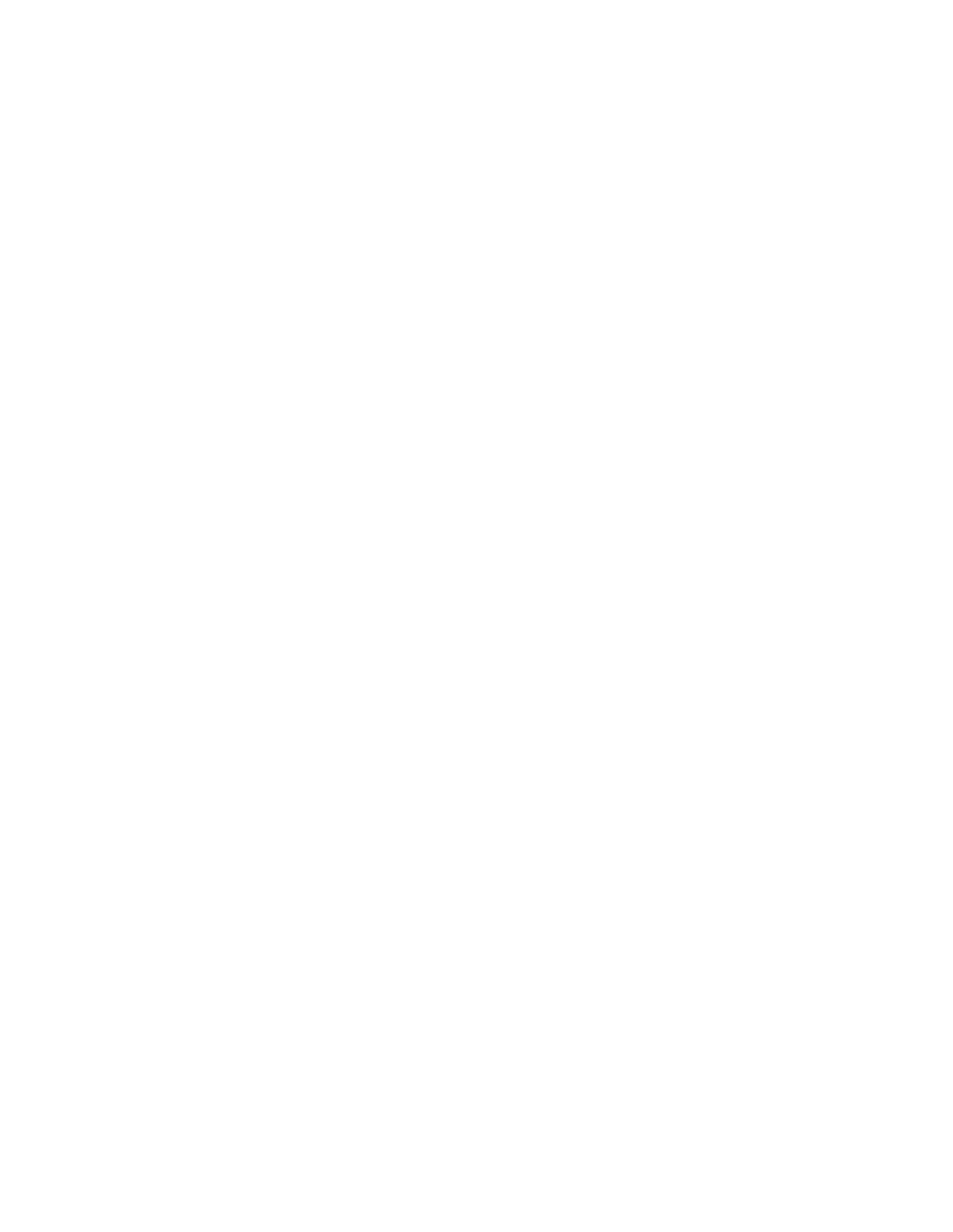## **Property Tax Refund Timeline**

- 1975 Laws 1975, chapter 437, article 1, sections 1-21 (H.F. 1674), enacted the property tax refund. Program named Income-adjusted Homestead Credit, replacing senior credit, disabled credit, and renter's credit, effective for property taxes payable in 1976, rent paid in 1975.
	- Program provides direct property tax relief to homeowners and renters.
	- Refund calculated using a unified schedule for homeowners and renters.
	- Refund equals taxes in excess of a threshold of income, ranging from 1 percent to 4 percent, up to a maximum refund of \$475.
	- No income limit on eligibility.
	- For renters, property taxes set at 20 percent of rent paid.
	- For homeowners, the state-paid homestead credit is subtracted from the preliminary income-adjusted homestead credit amount.
	- Refunds for residential homesteads based on taxes on residence and one acre of land.
	- Refunds for farm homesteads based on taxes on homestead and 120 acres of land.
- 1977 Name changed from "Income-adjusted homestead credit" to "Property Tax Refund." Maximum refund increases to \$800.
	- **Percent of rent constituting property taxes increases to 22%.**
	- Refund calculation modified to include concept of co-payment.
	- Refunds for residential homesteads based on taxes on residence and 10 acres of surrounding land (previously one acre).
- 1979 Maximum refund increases to \$1,000, but the offsetting state-paid homestead credit also increased so no net effect for homeowners.
	- **Percent of rent constituting property taxes increases to 23%.**
	- Refunds for farm homesteads based on taxes on 240 acres (previously 120 acres).
- 1981 Refunds for renters (under age 65 and not disabled) changed from credit against income tax to a payment made in August (effective for refunds paid in 1983).
- 1982 Refunds for claimants 65 and older (both renters and homeowners) changed from a credit against the income tax to payment made in August (renters) or September (homeowners) (effective for refunds paid in 1983).
- 1983 Maximum refund increases to \$1,125.
	- Renter property taxes paid shifts to being calculated based on property tax paid on the rental unit, rather than as a percentage of rent paid.
	- Refunds for farm homesteads based on taxes on 320 acres (previously 240 acres).
	- **Eligibility for refunds limited to homeowners and renters with household income under** \$40,000.
- 1987 Maximum household income eligible for refund decreases from \$40,000 to \$35,000.
	- All 1986 refunds reduced by 33 percent as part of budget balancing.
- 1988 **33-percent reduction from 1987 is undone, and supplemental checks issued to all** claimants.
	- Household income exclusion allowed for seniors/disabled, and weighted exclusion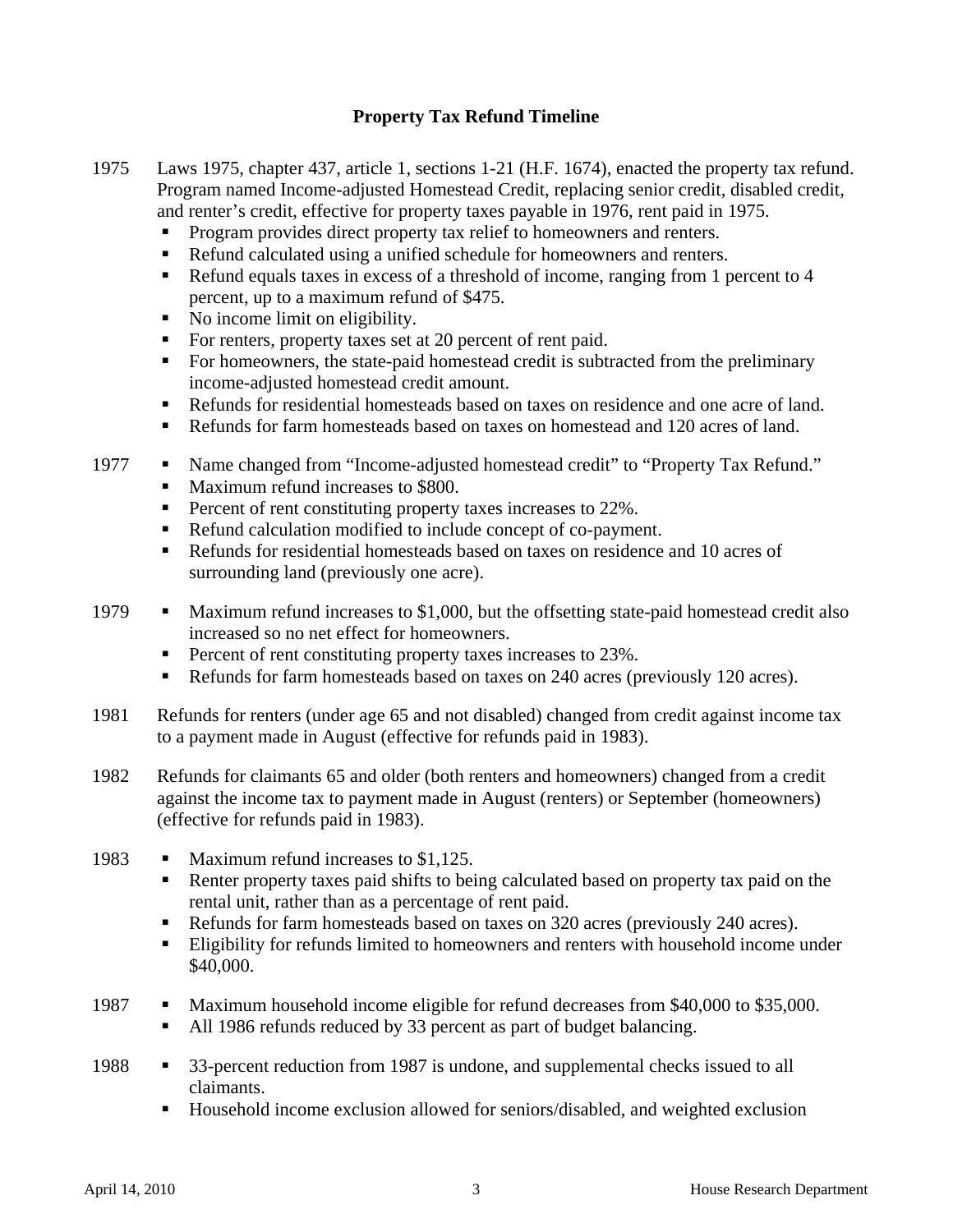allowed for dependents; exclusion amount based on personal exemption allowed under the federal income tax.

- 1989 Separate property tax refund schedules for renters and homeowners implemented.
	- For homeowners, the maximum household income increases to \$60,000, and the maximum refund decreases from \$1,100 to \$400, due to elimination of homestead credit.
	- For renters, the maximum refund decreases from  $$1,100$  to  $$1,000$ .
- 1993 Income brackets and maximum refunds indexed for inflation.
- 1994 Program expanded through reduced copayment percentages for homeowners and renters.
- 1997 Renter property taxes paid shifts back to equaling a percent of rent paid (18 percent).
- 1998 Percent of rent considered property taxes increases to 19 percent
- 1999 Refunds for farm homesteads based on taxes on first \$600,000 of market value (previously calculated using taxes on first 320 acres)
- 2001 For homeowners, the maximum refund increases from \$510 to \$1,500, and the maximum income eligible increases from \$71,100 to \$80,000; but new maximum refund only available at very low incomes.
	- **Refunds for farm homesteads based on taxes on house, garage, and first acre (previously** calculated using taxes on the first \$600,000 of market value), in conjunction with class rate reductions for agricultural property and enactment of market value credits.
- 2008 For homeowners, the maximum refund increases from \$1,800 to \$2,300, and the income threshold decreases from 4 percent to 3.5 percent for incomes at the upper end of schedule.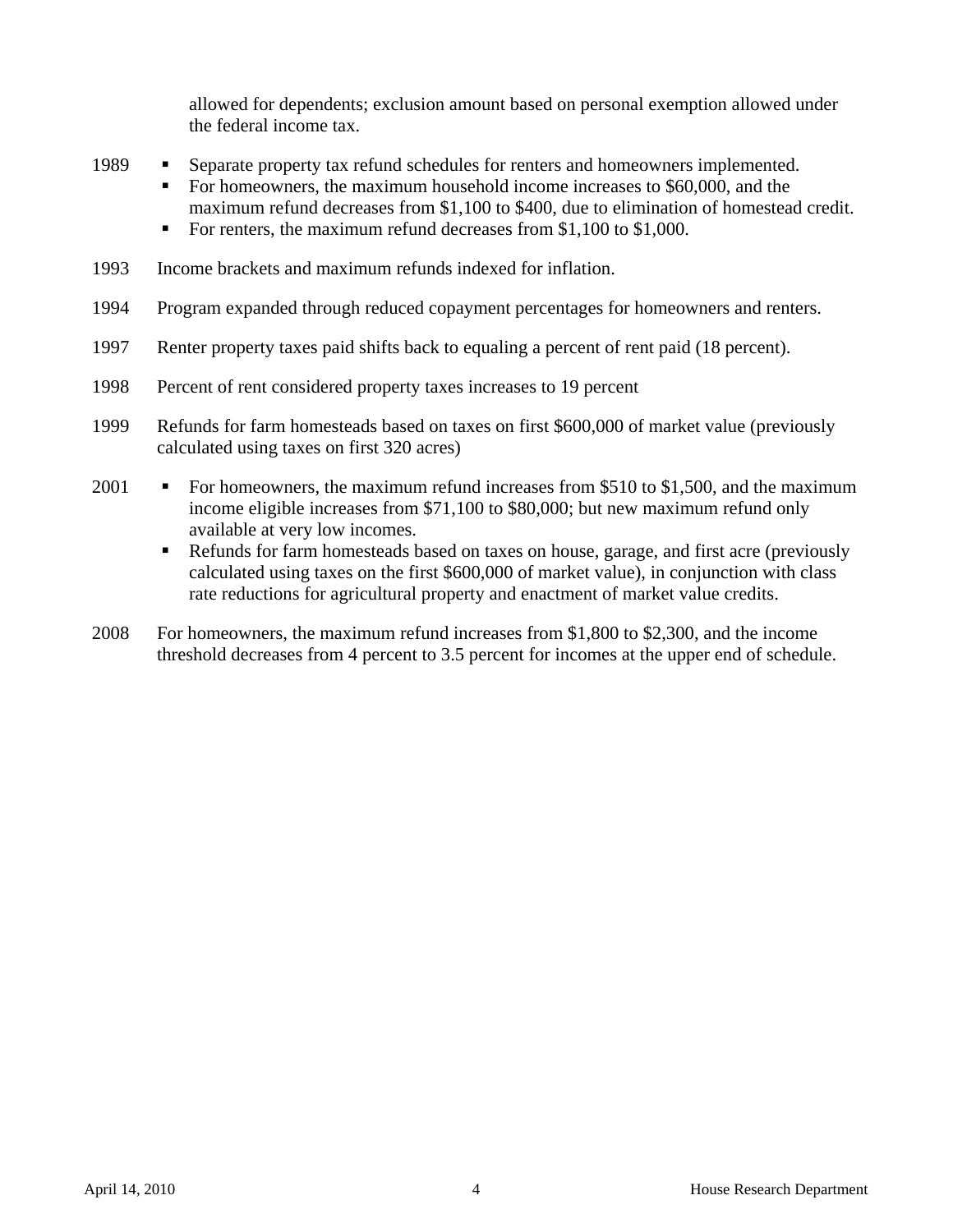### **Property Tax Refund Historical Data – Homeowners**

When enacted in 1975 the homeowner PTR provided for the homestead credit to be subtracted from the PTR amount. The homestead credit was eliminated in 1989, with a corresponding decrease in the PTR maximum refund amount. The maximum income eligible for the PTR has remained relatively constant since 1985, after adjusting from inflation.

|                  | Maximum Refund |                       | Maximum Income Eligible |                     |  |
|------------------|----------------|-----------------------|-------------------------|---------------------|--|
|                  | Current \$     | Adjusted to $2010$ \$ | Current \$              | Adjusted to 2010 \$ |  |
| 1975 (pay '76)   | 475            | 1,931                 | no income limit         |                     |  |
| 1980             | 1,000          | 2,655                 | no income limit         |                     |  |
| 1985             | 1,125          | 2,287                 | 40,000                  | 81,318              |  |
| 1990             | 400            | 669                   | 60,000                  | 100,419             |  |
| 1995             | 450            | 646                   | 63,690                  | 91,415              |  |
| 2000             | 510            | 648                   | 71,700                  | 91,079              |  |
| 2005             | 1,640          | 1,837                 | 87,780                  | 98,317              |  |
| 2010 (projected) | 2,370          | 2,370                 | 99,270                  | 99,270              |  |

**Homeowner Property Tax Refund – Program Parameters** 

Participation in the homeowner PTR was at its highest when it was first enacted. In following years the homestead credit was increased. Since the homestead credit had to be subtracted from the PTR, this resulted in fewer homeowners being eligible for the PTR. In the last 20 years between 15 and 20 percent of all homesteads have claimed the PTR.

|                    | \$ Refunds | # Refunds | Average | % of Homesteads |
|--------------------|------------|-----------|---------|-----------------|
|                    | (millions) |           |         |                 |
| 1975 (pay '76)     | \$82.6     | 561,815   | \$147   | 58.9%           |
| 1980               | \$54.0     | 323,309   | \$167   | 31.4%           |
| 1985               | \$57.2     | 237,450   | \$241   | 22.6%           |
| 1990               | \$43.7     | 192,328   | \$227   | 16.6%           |
| 1995               | \$82.2     | 263,860   | \$311   | 20.4%           |
| 2000               | \$74.8     | 218,764   | \$342   | 15.6%           |
| 2005               | \$190.0    | 301,406   | \$630   | 20.1%           |
| 2008 (most recent) | \$269.3    | 360,819   | \$746   | 23.7%           |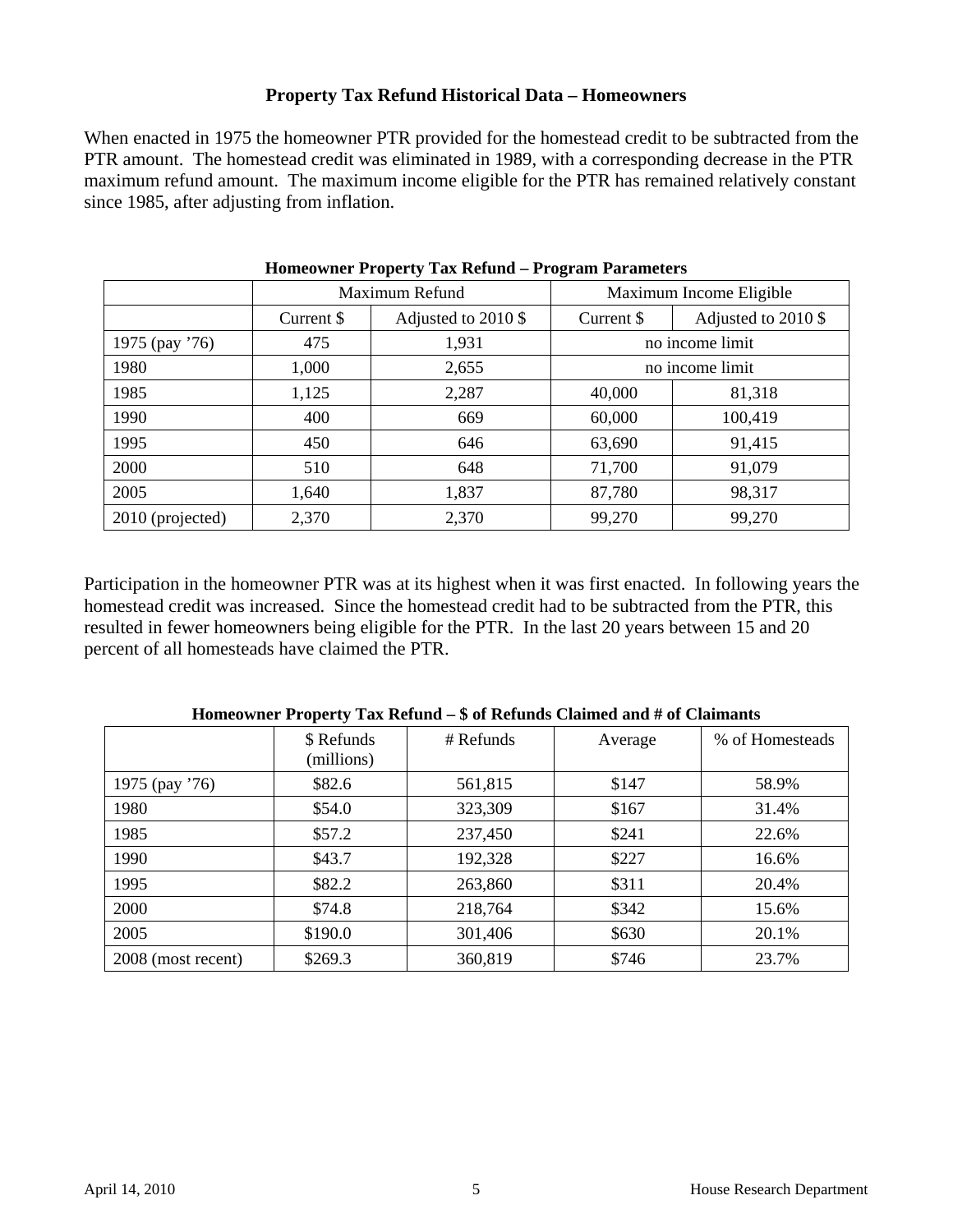

\*Residential homestead taxes excludes taxes on agricultural homesteads

The graph shows the growth in both residential homestead property taxes and the homeowner property tax refund from 1975 to 2008. The two lines are shown on different scales, with the scale for taxes ten times that shown for property tax refunds. If the property tax refund exactly equaled ten percent of taxes, then the two lines would be the same. As it is, property tax refunds exceeded ten percent of residential homestead taxes in the early years of the program, and since about 1984 the property tax refund has equaled between seven and eight percent of residential homestead taxes – 7.7 percent in 2008. Total refunds have decreased in real terms since 1975, when total refunds of \$82.6 million equaled \$330.5 million in 2008 dollars after adjusting for inflation.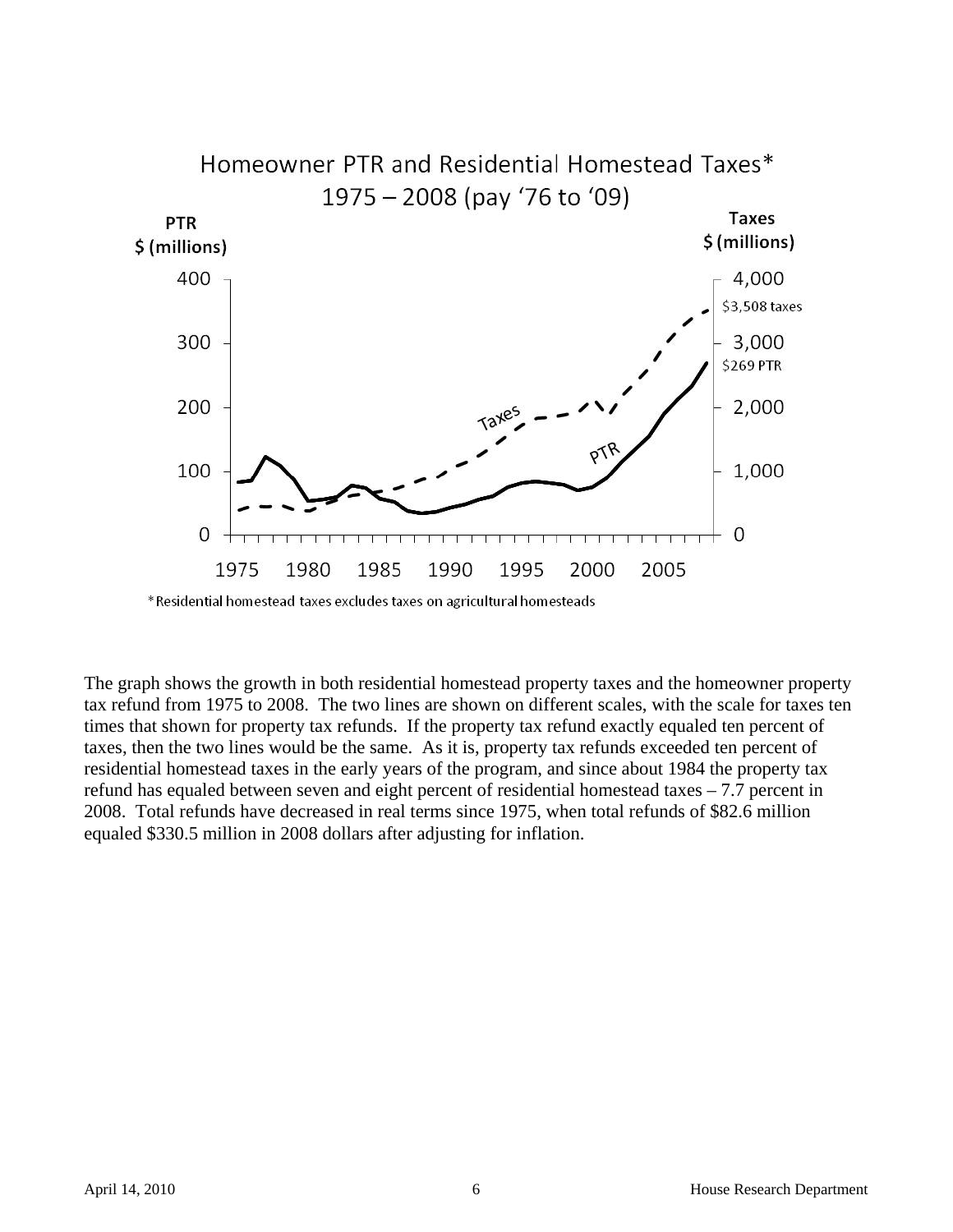### **Property Tax Refund Historical Data – Renters**

The renter property tax refund extended to higher income levels, after adjusting for inflation, in its early years than it does today. The program has remained relatively unchanged since the renter and homeowner refunds were shifted onto separate schedules in 1989. Inflation adjustment of the income brackets and maximum refunds have kept the maximum income eligible and the maximum refund at a constant level since 1995.

| $\frac{1}{2}$<br>220 |                |                       |                         |                     |  |
|----------------------|----------------|-----------------------|-------------------------|---------------------|--|
|                      | Maximum Refund |                       | Maximum Income Eligible |                     |  |
|                      | Current \$     | Adjusted to $2010$ \$ | Current \$              | Adjusted to 2010 \$ |  |
| 1975                 | 475            | 1,931                 | no income limit         |                     |  |
| 1980                 | 1,000          | 2,655                 | no income limit         |                     |  |
| 1985                 | 1,125          | 2,287                 | \$40,000                | 81,318              |  |
| 1990                 | 1,000          | 1,841                 | \$35,000                | 58,578              |  |
| 1995                 | 1,060          | 1,521                 | \$37,150                | 53,321              |  |
| 2000                 | 1,190          | 1,512                 | \$41,820                | 53,123              |  |
| 2005                 | 1,350          | 1,512                 | \$47,350                | 53,033              |  |
| 2010 (projected)     | 1,520          | 1,520                 | \$53,550                | 53,550              |  |

**Renter Property Tax Refund – Program Parameters** 

The number of renters claiming the PTR peaked in 1980, when renters of all income levels were eligible and the maximum refund allowed was higher in real dollars than it is today. In 1980 the number of renter PTR claims nearly equaled the estimated number of rental units in the state. Since then between 50 and 60 percent of all rental units have claimed the renter PTR.

|                                                                                                                                                     | \$ Refunds<br>(millions) | # Refunds | Average | % of Rental Units <sup>*</sup> |
|-----------------------------------------------------------------------------------------------------------------------------------------------------|--------------------------|-----------|---------|--------------------------------|
| 1975 (rent paid 1975)                                                                                                                               | \$38.5                   | 250,257   | \$154   |                                |
| 1980                                                                                                                                                | \$114.0                  | 407,234   | \$280   | 99.4%                          |
| 1985                                                                                                                                                | \$98.5                   | 321,742   | \$306   |                                |
| 1990                                                                                                                                                | \$78.8                   | 257,488   | \$306   | 55.5%                          |
| 1995                                                                                                                                                | \$88.7                   | 251,646   | \$352   |                                |
| 2000                                                                                                                                                | \$119.2                  | 272,254   | \$438   | 56.5%                          |
| 2005                                                                                                                                                | \$145.5                  | 271,399   | \$536   |                                |
| 2008 (most recent)                                                                                                                                  | \$180.0                  | 304,502   | \$591   | 59.4%                          |
| Percent of rental units estimated using U.S. Census Bureau counts of rental units in Minnesota; data<br>unavailable for 1975, 1985, 1995, and 2005. |                          |           |         |                                |

#### **Renter Property Tax Refund – \$ of Refunds Claimed and # of Claimants**